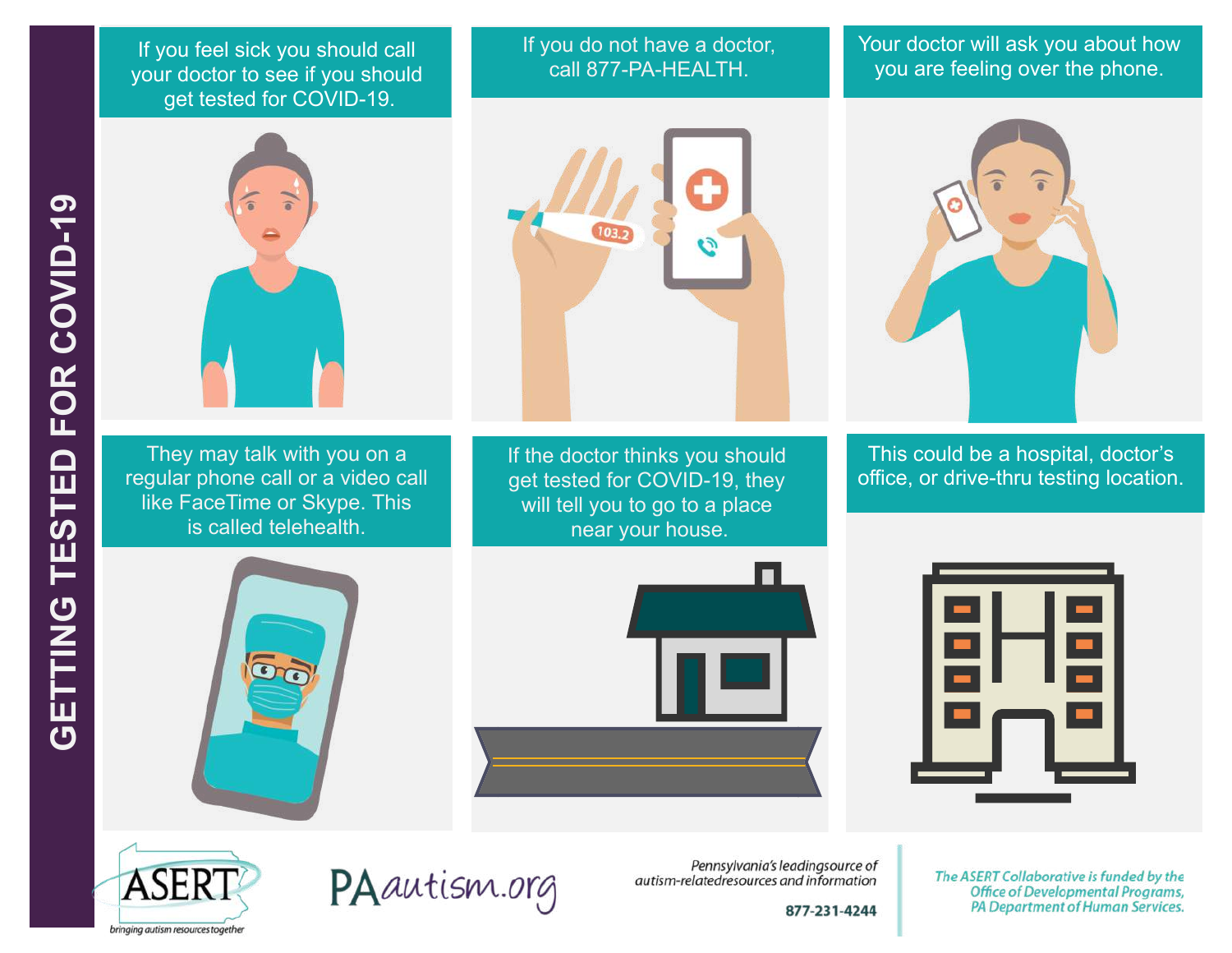Not everyone will get tested for COVID-19. It will depend on how you are feeling, if you have traveled, or if you have been around someone who has COVID-19.



You may need to wait in your car until it's your turn.

You will be given directions about what to do when you get to a testing location.

> e would com d located locateet.

You may be tested while sitting in your car.

You have to call when you get there and find out how they want you to get tested.



Testing places may be busy, it could take a long time.











Pennsylvania's leadingsource of autism-relatedresources and information

877-231-4244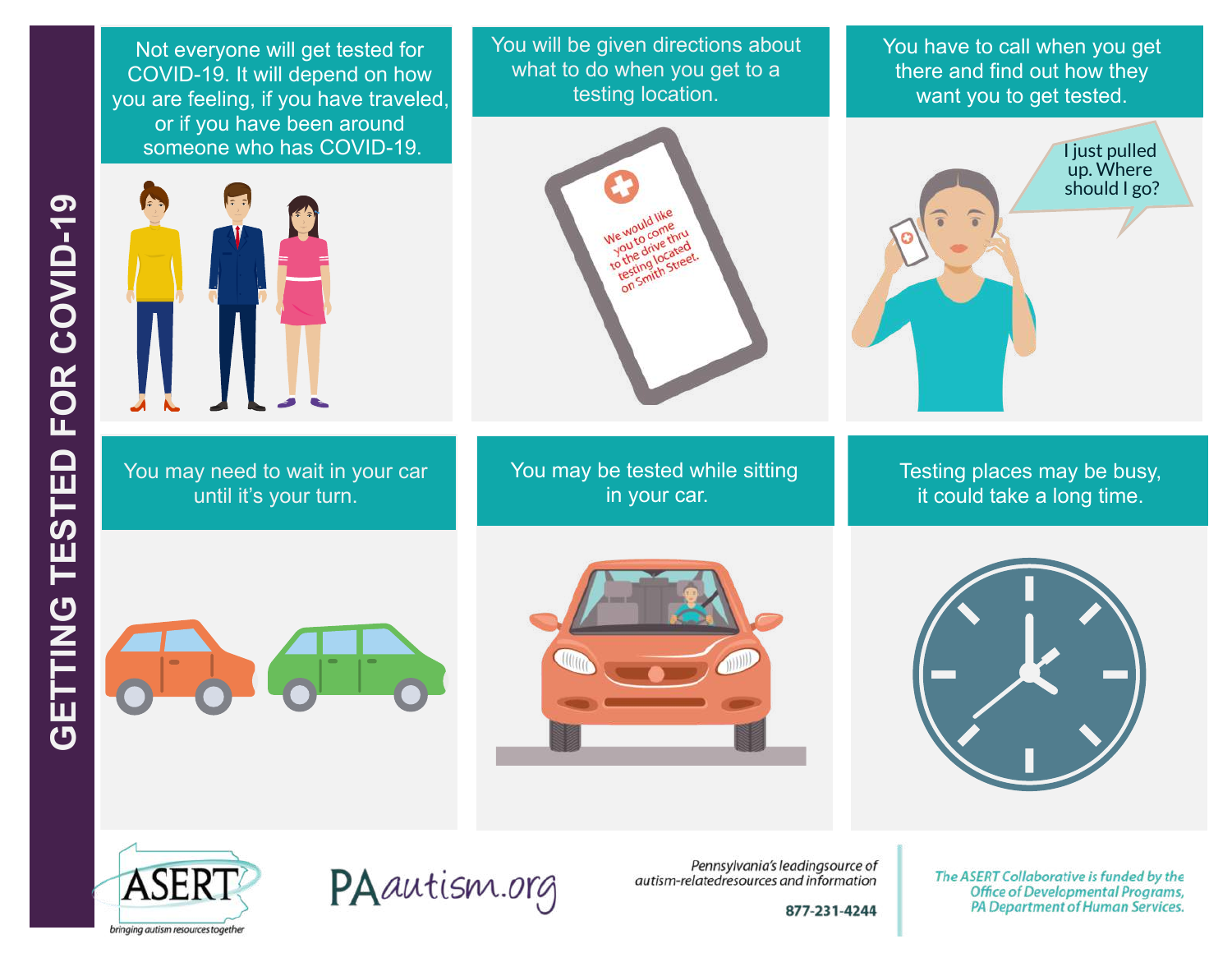The nurse or doctor will probably wear a mask, goggles, gloves, and a protective suit. This is to keep everyone safe.

The nurse or doctor will ask you questions about how you are feeling.

What are some symptoms<br>you've been having?

## The nurse or doctor will take your temperature.



If you do not have a fever, they may not test you.



They will take long cotton swab and put it up your nose for 15 seconds and move it around a few times.



Let's see what your temperature is right now

> This may hurt or feel uncomfortable. You may feel like you have to cough or sneeze and that's okay.





PAautism.org

Pennsylvania's leadingsource of autism-relatedresources and information

877-231-4244